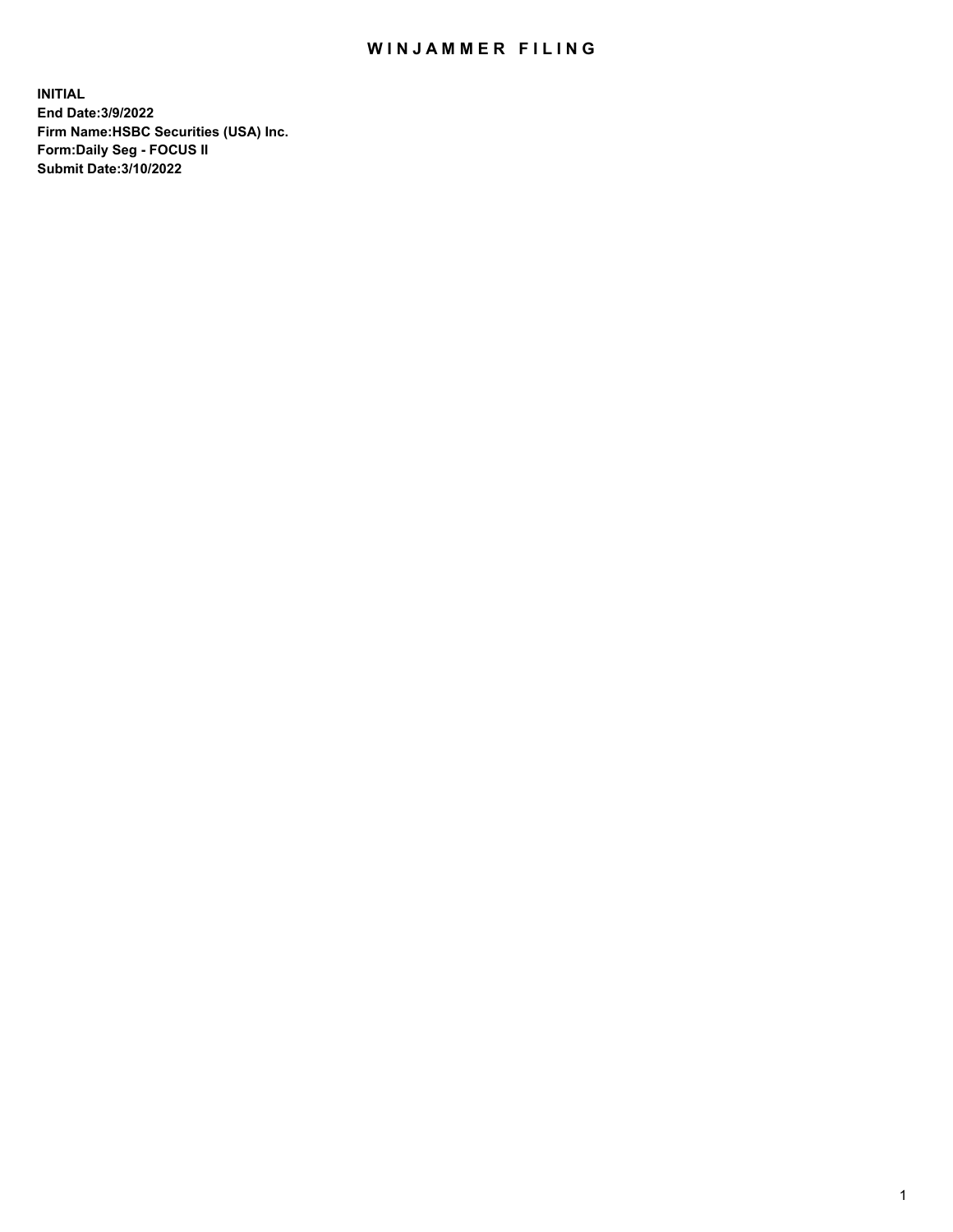**INITIAL End Date:3/9/2022 Firm Name:HSBC Securities (USA) Inc. Form:Daily Seg - FOCUS II Submit Date:3/10/2022 Daily Segregation - Cover Page**

| Name of Company                                                                                                                                                                                                                                                                                                                | <b>HSBC Securities (USA) Inc.</b>                           |
|--------------------------------------------------------------------------------------------------------------------------------------------------------------------------------------------------------------------------------------------------------------------------------------------------------------------------------|-------------------------------------------------------------|
| <b>Contact Name</b>                                                                                                                                                                                                                                                                                                            | <b>Michael Vacca</b>                                        |
| <b>Contact Phone Number</b>                                                                                                                                                                                                                                                                                                    | 212-525-7951                                                |
| <b>Contact Email Address</b>                                                                                                                                                                                                                                                                                                   | michael.vacca@us.hsbc.com                                   |
| FCM's Customer Segregated Funds Residual Interest Target (choose one):<br>a. Minimum dollar amount: : or<br>b. Minimum percentage of customer segregated funds required:% ; or<br>c. Dollar amount range between: and; or<br>d. Percentage range of customer segregated funds required between:% and%.                         | 103,000,000<br><u>0</u><br>0 <sub>0</sub><br>0 <sub>0</sub> |
| FCM's Customer Secured Amount Funds Residual Interest Target (choose one):<br>a. Minimum dollar amount: ; or<br>b. Minimum percentage of customer secured funds required:%; or<br>c. Dollar amount range between: and; or<br>d. Percentage range of customer secured funds required between: % and %.                          | 15,000,000<br><u>0</u><br>00<br>0 <sub>0</sub>              |
| FCM's Cleared Swaps Customer Collateral Residual Interest Target (choose one):<br>a. Minimum dollar amount: ; or<br>b. Minimum percentage of cleared swaps customer collateral required:% ; or<br>c. Dollar amount range between: and; or<br>d. Percentage range of cleared swaps customer collateral required between:% and%. | 75,000,000<br><u>0</u><br>00<br>00                          |

Attach supporting documents CH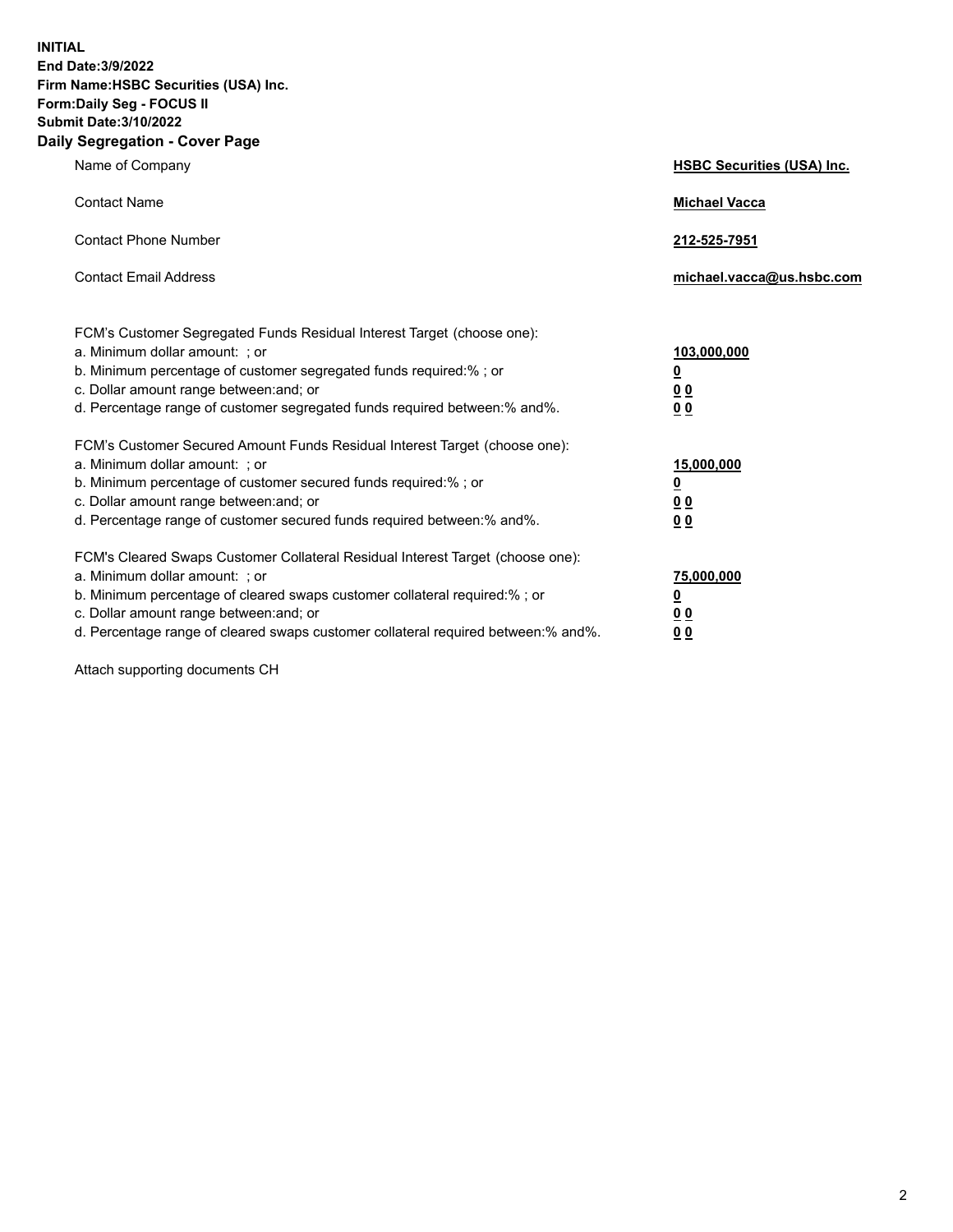**INITIAL End Date:3/9/2022 Firm Name:HSBC Securities (USA) Inc. Form:Daily Seg - FOCUS II Submit Date:3/10/2022 Daily Segregation - Secured Amounts**

## Foreign Futures and Foreign Options Secured Amounts Amount required to be set aside pursuant to law, rule or regulation of a foreign government or a rule of a self-regulatory organization authorized thereunder **0** [7305] 1. Net ledger balance - Foreign Futures and Foreign Option Trading - All Customers A. Cash **111,634,118** [7315] B. Securities (at market) **38,989,887** [7317] 2. Net unrealized profit (loss) in open futures contracts traded on a foreign board of trade **27,598,069** [7325] 3. Exchange traded options a. Market value of open option contracts purchased on a foreign board of trade **0** [7335] b. Market value of open contracts granted (sold) on a foreign board of trade **0** [7337] 4. Net equity (deficit) (add lines 1. 2. and 3.) **178,222,074** [7345] 5. Account liquidating to a deficit and account with a debit balances - gross amount **14,110** [7351] Less: amount offset by customer owned securities **-7,647** [7352] **6,463** [7354] 6. Amount required to be set aside as the secured amount - Net Liquidating Equity Method (add lines 4 and 5) **178,228,537** [7355] 7. Greater of amount required to be set aside pursuant to foreign jurisdiction (above) or line 6. **178,228,537** [7360] FUNDS DEPOSITED IN SEPARATE REGULATION 30.7 ACCOUNTS 1. Cash in banks A. Banks located in the United States **12,755,648** [7500] B. Other banks qualified under Regulation 30.7 **0** [7520] **12,755,648** [7530] 2. Securities A. In safekeeping with banks located in the United States **38,989,887** [7540] B. In safekeeping with other banks qualified under Regulation 30.7 **0** [7560] **38,989,887** [7570] 3. Equities with registered futures commission merchants A. Cash **0** [7580] B. Securities **0** [7590] C. Unrealized gain (loss) on open futures contracts **0** [7600] D. Value of long option contracts **0** [7610] E. Value of short option contracts **0** [7615] **0** [7620] 4. Amounts held by clearing organizations of foreign boards of trade A. Cash **0** [7640] B. Securities **0** [7650] C. Amount due to (from) clearing organization - daily variation **0** [7660] D. Value of long option contracts **0** [7670] E. Value of short option contracts **0** [7675] **0** [7680] 5. Amounts held by members of foreign boards of trade A. Cash **132,482,372** [7700] B. Securities **0** [7710] C. Unrealized gain (loss) on open futures contracts **27,598,069** [7720] D. Value of long option contracts **0** [7730] E. Value of short option contracts **0** [7735] **160,080,441** [7740] 6. Amounts with other depositories designated by a foreign board of trade **0** [7760] 7. Segregated funds on hand **0** [7765] 8. Total funds in separate section 30.7 accounts **211,825,976** [7770] 9. Excess (deficiency) Set Aside for Secured Amount (subtract line 7 Secured Statement Page 1 from Line 8) **33,597,439** [7380] 10. Management Target Amount for Excess funds in separate section 30.7 accounts **15,000,000** [7780] 11. Excess (deficiency) funds in separate 30.7 accounts over (under) Management Target **18,597,439** [7785]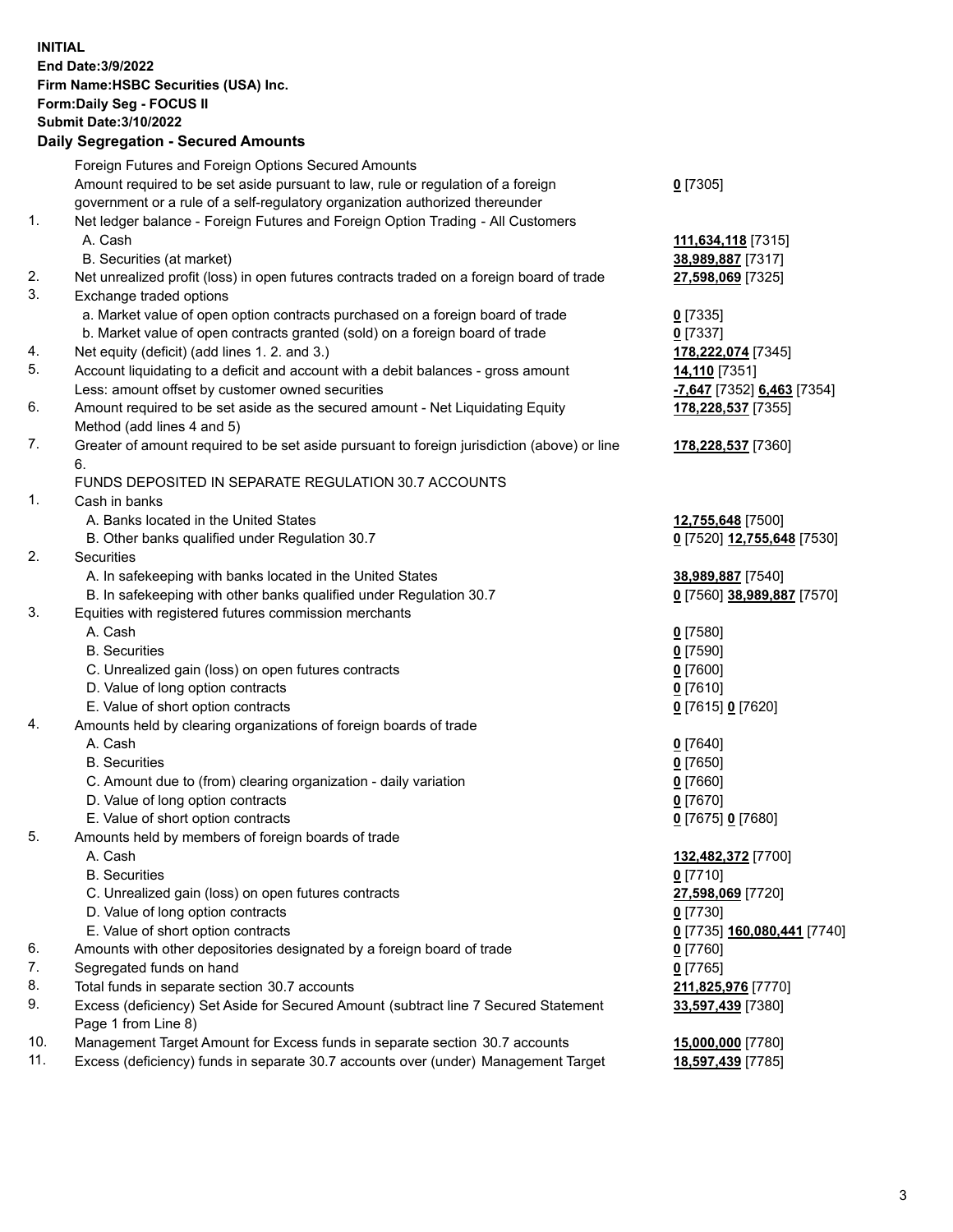| <b>INITIAL</b> | End Date: 3/9/2022<br>Firm Name: HSBC Securities (USA) Inc.<br>Form: Daily Seg - FOCUS II<br><b>Submit Date: 3/10/2022</b><br>Daily Segregation - Segregation Statement |                              |
|----------------|-------------------------------------------------------------------------------------------------------------------------------------------------------------------------|------------------------------|
|                | SEGREGATION REQUIREMENTS(Section 4d(2) of the CEAct)                                                                                                                    |                              |
| 1 <sub>1</sub> | Net ledger balance                                                                                                                                                      |                              |
|                | A. Cash                                                                                                                                                                 | 4,046,671,954 [7010]         |
|                | B. Securities (at market)                                                                                                                                               | 983,460,126 [7020]           |
| 2.             | Net unrealized profit (loss) in open futures contracts traded on a contract market                                                                                      | $-1,238,733,551$ [7030]      |
| 3.             | Exchange traded options                                                                                                                                                 |                              |
|                | A. Add market value of open option contracts purchased on a contract market                                                                                             | 2,490,601,852 [7032]         |
|                | B. Deduct market value of open option contracts granted (sold) on a contract market                                                                                     | <u>-497,476,855</u> [7033]   |
| 4.<br>5.       | Net equity (deficit) (add lines 1, 2 and 3)<br>Accounts liquidating to a deficit and accounts with                                                                      | 5,784,523,526 [7040]         |
|                | debit balances - gross amount                                                                                                                                           | 264,336,100 [7045]           |
|                | Less: amount offset by customer securities                                                                                                                              | -264,336,100 [7047] 0 [7050] |
| 6.             | Amount required to be segregated (add lines 4 and 5)                                                                                                                    | 5,784,523,526 [7060]         |
|                | FUNDS IN SEGREGATED ACCOUNTS                                                                                                                                            |                              |
| 7.             | Deposited in segregated funds bank accounts                                                                                                                             |                              |
|                | A. Cash                                                                                                                                                                 | 10,307,773 [7070]            |
|                | B. Securities representing investments of customers' funds (at market)                                                                                                  | $0$ [7080]                   |
|                | C. Securities held for particular customers or option customers in lieu of cash (at                                                                                     | 77,951,605 [7090]            |
|                | market)                                                                                                                                                                 |                              |
| 8.             | Margins on deposit with derivatives clearing organizations of contract markets                                                                                          |                              |
|                | A. Cash                                                                                                                                                                 | 2,753,347,250 [7100]         |
|                | B. Securities representing investments of customers' funds (at market)                                                                                                  | 44,864,944 [7110]            |
|                | C. Securities held for particular customers or option customers in lieu of cash (at                                                                                     | 835,943,242 [7120]           |
|                | market)                                                                                                                                                                 |                              |
| 9.             | Net settlement from (to) derivatives clearing organizations of contract markets                                                                                         | 113,959,339 [7130]           |
| 10.            | Exchange traded options                                                                                                                                                 |                              |
|                | A. Value of open long option contracts                                                                                                                                  | 2,490,601,852 [7132]         |
| 11.            | B. Value of open short option contracts<br>Net equities with other FCMs                                                                                                 | -497,476,855 [7133]          |
|                | A. Net liquidating equity                                                                                                                                               | <b>921,296</b> [7140]        |
|                | B. Securities representing investments of customers' funds (at market)                                                                                                  | $0$ [7160]                   |
|                | C. Securities held for particular customers or option customers in lieu of cash (at                                                                                     | 24,105,469 [7170]            |
|                | market)                                                                                                                                                                 |                              |
| 12.            | Segregated funds on hand                                                                                                                                                | 45,459,810 [7150]            |
| 13.            | Total amount in segregation (add lines 7 through 12)                                                                                                                    | 5,899,985,725 [7180]         |
| 14.            | Excess (deficiency) funds in segregation (subtract line 6 from line 13)                                                                                                 | 115,462,199 [7190]           |
| 15.            | Management Target Amount for Excess funds in segregation                                                                                                                | 103,000,000 [7194]           |
| 16.            | Excess (deficiency) funds in segregation over (under) Management Target Amount                                                                                          | 12,462,199 [7198]            |

Excess